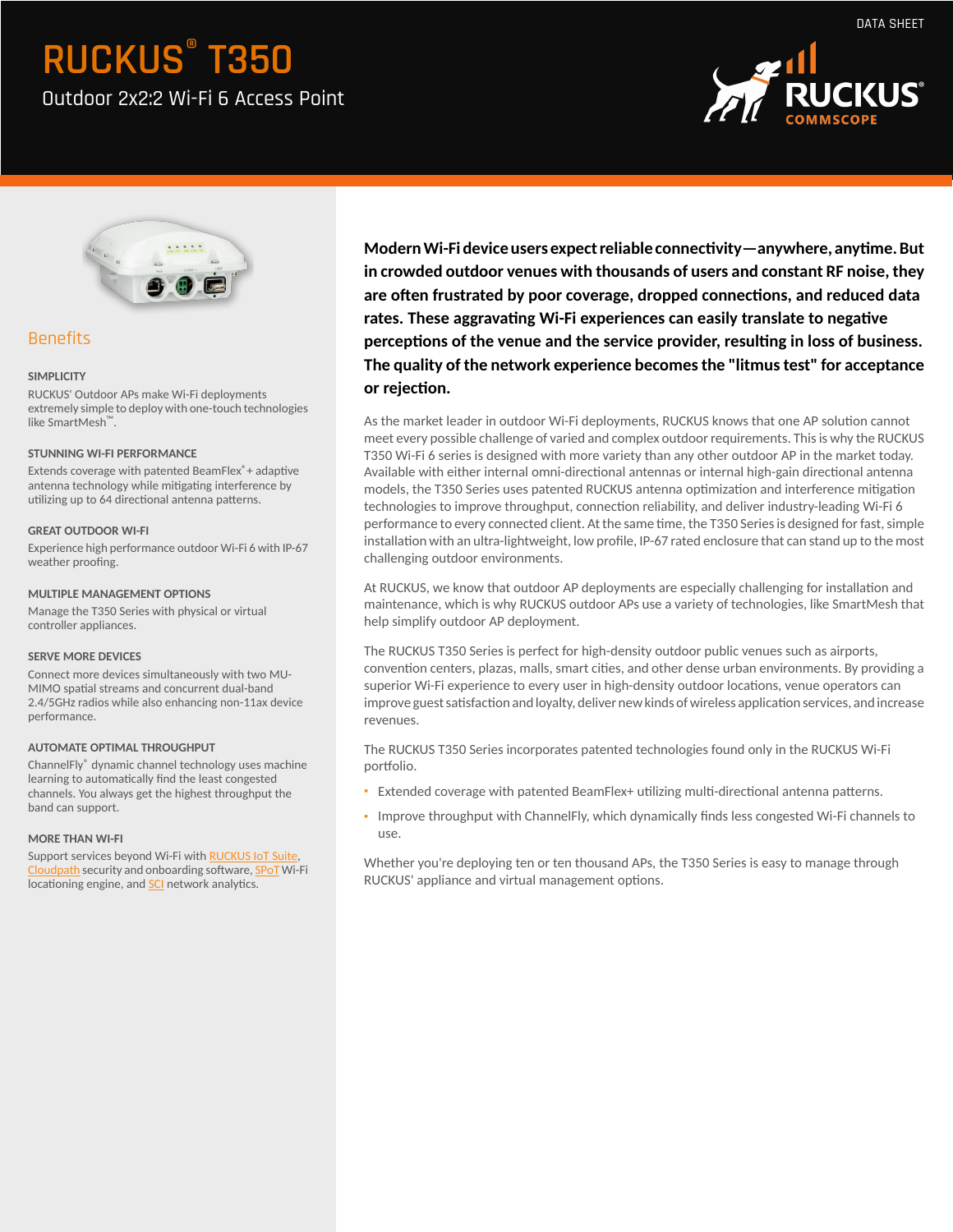Outdoor 2x2:2 Wi-Fi 6 Access Point

### Access Point Antenna Pattern

Figure 2. 2.4GHz Azimuth Antenna Patterns

RUCKUS' BeamFlex+ adaptive antennas allow the T350 AP to dynamically choose among a host of antenna patterns in real-time to establish the best possible connection with every device. This leads to:

- Better Wi-Fi coverage
- · Reduced RF interference

Traditional omni-directional antennas, found in generic access points, oversaturate the environment by needlessly radiating RF signals in all directions. In contrast, the RUCKUS BeamFlex+ adaptive antenna directs the radio signals per-device on a packet by-packet basis to optimize Wi-Fi coverage and capacity in real-time to support high device density environments. BeamFlex+ operates without the need for device feedback and hence can benefit even devices using legacy standards.

Figure 1. Example of BeamFlex+ pattern



Note: The outer trace represents the composite RF footprint of all possible BeamFlex+ antenna patterns, while the inner trace represents one BeamFlex+ antenna pattern within the composite outer trace.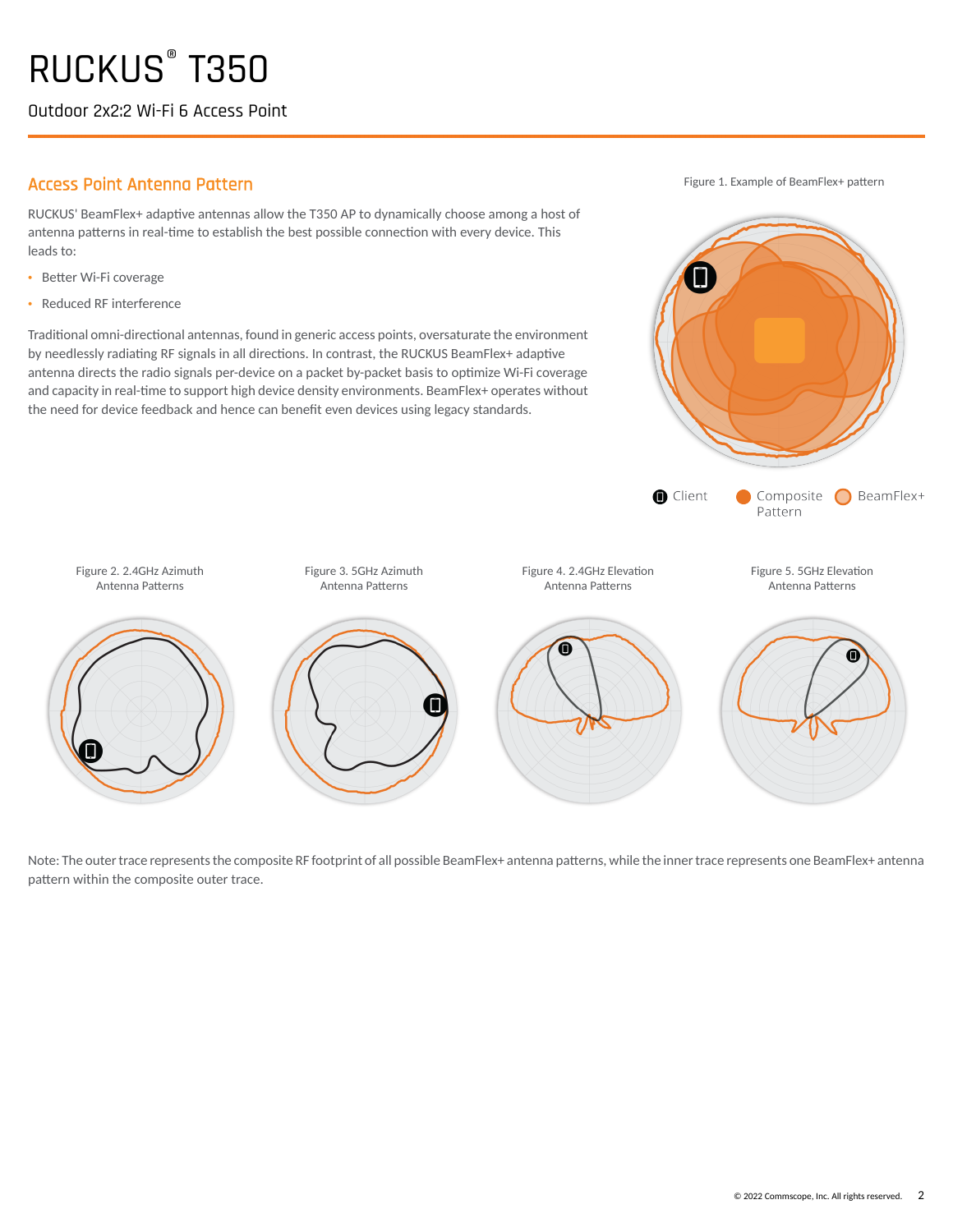Outdoor 2x2:2 Wi-Fi 6 Access Point

| <b>WI-FI</b>                    |                                                                                                                                                         |  |  |
|---------------------------------|---------------------------------------------------------------------------------------------------------------------------------------------------------|--|--|
| Wi-Fi Standards                 | $\bullet$<br>IEEE 802.11a/b/g/n/ac/ax                                                                                                                   |  |  |
| <b>Supported Rates</b>          | 802.11ax: 4 to 1774 Mbps<br>٠<br>٠<br>802.11ac: 6.5 to 867 Mbps<br>• 802.11n: 6.5 to 300Mbps<br>• 802.11a/g: 6 to 54 Mbps<br>٠<br>802.11b: 1 to 11 Mbps |  |  |
| <b>Supported Channels</b>       | 2.4GHz: 1-13<br>$\bullet$<br>$\bullet$<br>5GHz: 36-64, 100-144, 149-165                                                                                 |  |  |
| <b>MIMO</b>                     | 2x2 SU-MIMO<br>٠<br>٠<br>2x2 MU-MIMO                                                                                                                    |  |  |
| <b>Spatial Streams</b>          | 2 streams SU/MU MIMO 5GHz<br>$\bullet$<br>2 streams SU/MU MIMO 2.4GHz<br>$\bullet$                                                                      |  |  |
| <b>Radio Chains and Streams</b> | 2x2:2 (5GHz)<br>٠<br>2x2:2 (2.4GHz)<br>٠                                                                                                                |  |  |
| Channelization                  | $\bullet$<br>20, 40, 80MHz                                                                                                                              |  |  |
| Security                        | WPA-PSK, WPA-TKIP, WPA2-Personal, WPA2-Enterprise,<br>٠<br>WPA3-Personal, WPA3-Enterprise, AES, 802.11i, Dynamic<br>PSK, OWE<br>WIPS/WIDS<br>٠          |  |  |
| Other Wi-Fi Features            | • WMM, Power Save, Tx Beamforming, LDPC, STBC,<br>802.11r/k/v<br>Hotspot, Hotspot 2.0<br>۰<br>Captive Portal<br>٠<br>$\bullet$<br>WISPr                 |  |  |

|                  | <b>5GHZ RECEIVE SENSITIVITY</b> |                  |       |                  |       |                  |                  |                  |       |                  |       |
|------------------|---------------------------------|------------------|-------|------------------|-------|------------------|------------------|------------------|-------|------------------|-------|
| <b>VHT20</b>     |                                 |                  |       | <b>VHT40</b>     |       |                  | <b>VHT80</b>     |                  |       |                  |       |
| MCS <sub>0</sub> | MCS7                            | MCS <sub>8</sub> | MCS9  | MCS <sub>0</sub> | MCS7  | MCS <sub>8</sub> | MCS <sub>9</sub> | MCS <sub>0</sub> | MCS7  | MCS <sub>8</sub> | MCS9  |
| $-97$            | $-78$                           | $-75$            | $-73$ | $-95$            | $-77$ | $-71$            | $-69$            | $-92$            | $-74$ | $-68$            | -66   |
|                  | <b>HE20</b>                     |                  |       |                  |       | <b>HE40</b>      |                  |                  |       | <b>HE80</b>      |       |
| MCS <sub>0</sub> | MCS7                            | MCS9             | MCS11 | MCS <sub>0</sub> | MCS7  | MCS <sub>9</sub> | MCS11            | MCS <sub>0</sub> | MCS7  | MCS <sub>9</sub> | MCS11 |
| $-97$            | $-78$                           | $-72$            | $-67$ | $-95$            | $-77$ | -69              | $-64$            | $-92$            | $-74$ | -66              | $-61$ |

| <b>2.4GHZ TX POWER TARGET</b> |            |  |  |  |
|-------------------------------|------------|--|--|--|
| Rate                          | Pout (dBm) |  |  |  |
| MCS0 HT20                     | 23         |  |  |  |
| MCS7 HT20                     | 18         |  |  |  |
| MCS8 VHT20                    | 17         |  |  |  |
| MCS9 VHT40                    | 16.5       |  |  |  |
| <b>MCS11 HE40</b>             | 15         |  |  |  |

| <b>5GHZ TX POWER TARGET</b> |            |  |  |  |
|-----------------------------|------------|--|--|--|
| Rate                        | Pout (dBm) |  |  |  |
| MCSO VHT20                  | 22         |  |  |  |
| MCS7 VHT40, VHT80           | 20         |  |  |  |
| MCS9 VHT40, VHT80           | 19         |  |  |  |
| MCS11 HE20, HE40, HE80      | 15         |  |  |  |

| <b>PERFORMANCE AND CAPACITY</b> |                                     |  |  |
|---------------------------------|-------------------------------------|--|--|
| <b>Peak PHY Rates</b>           | 2.4GHz: 574 Mbps<br>5GHz: 1200 Mbps |  |  |
| <b>Client Capacity</b>          | • Up to 512 clients per AP          |  |  |
| <b>SSID</b>                     | Up to 31 per AP                     |  |  |

| <b>RUCKUS RADIO MANAGEMENT</b>      |                                                                                                                                      |  |  |  |
|-------------------------------------|--------------------------------------------------------------------------------------------------------------------------------------|--|--|--|
| <b>Antenna Optimization</b>         | BeamFlex+<br>۰<br>Polarization Diversity with Maximal Ratio Combining (PD-<br>٠<br>MRC)                                              |  |  |  |
| Wi-Fi Channel Management            | ChannelFly<br>٠<br>Background Scan Based<br>٠                                                                                        |  |  |  |
| <b>Client Density Management</b>    | Adaptive Band Balancing<br>۰<br><b>Client Load Balancing</b><br>۰<br>Airtime Fairness<br>٠<br>Airtime-based WLAN Prioritization<br>٠ |  |  |  |
| <b>SmartCast Quality of Service</b> | QoS-based scheduling<br>٠<br>Directed Multicast<br>٠<br>$L2/L3/L4$ ACLs<br>٠                                                         |  |  |  |
| <b>Mobility</b>                     | SmartRoam<br>٠                                                                                                                       |  |  |  |
| Diagnostic Tools                    | Spectrum Analysis<br>٠<br>SpeedFlex<br>٠                                                                                             |  |  |  |

| <b>RF</b>                          |                                                                     |                               |                                                                              |  |  |
|------------------------------------|---------------------------------------------------------------------|-------------------------------|------------------------------------------------------------------------------|--|--|
|                                    | T350c                                                               | <b>T350d</b>                  | <b>T350se</b>                                                                |  |  |
| Antenna Type                       | Internal omnidir-<br>ectional                                       | Internal omnidir-<br>ectional | Internal 120 deg<br>sectorized + N-<br>type female<br>external<br>connectors |  |  |
|                                    | BeamFlex+ adaptive internal antennas with polarization<br>diversity |                               |                                                                              |  |  |
|                                    |                                                                     | 2.4GHz: 6dBi                  |                                                                              |  |  |
| Antenna Gain (max)                 | Up to 3dBi                                                          | 5Ghz: 8dBi                    |                                                                              |  |  |
| Peak Transmit Power (Tx port/chain | 2.4GHz: 26 dBm                                                      | 2.4GHz: 26dBm                 |                                                                              |  |  |
| +3dB Combining gain)               | 5GHz: 25 dBm                                                        | 5GHz: 25dBm                   |                                                                              |  |  |
|                                    | ISM (2.4-2.484GHz)<br>۰                                             |                               |                                                                              |  |  |
|                                    | U-NII-1 (5.15-5.25GHz)<br>$\bullet$                                 |                               |                                                                              |  |  |
| <b>Frequency Bands</b>             | U-NII-2A (5.25-5.35GHz)                                             |                               |                                                                              |  |  |
|                                    | U-NII-2C (5.47-5.725GHz)<br>U-NII-3 (5.725-5.85GHz)                 |                               |                                                                              |  |  |
|                                    |                                                                     |                               |                                                                              |  |  |

| <b>2.4GHZ RECEIVE SENSITIVITY</b> |             |                  |              |                  |             |                  |              |
|-----------------------------------|-------------|------------------|--------------|------------------|-------------|------------------|--------------|
|                                   | <b>HT20</b> | <b>HT40</b>      |              | <b>VHT20</b>     |             |                  | <b>VHT40</b> |
| MCS <sub>0</sub>                  | MCS7        | MCS <sub>0</sub> | MCS7         | MCS <sub>0</sub> | MCS7        | MCS <sub>0</sub> | MCS7         |
| $-97$                             | $-78$       | $-94$            | $-75$        | $-97$            | $-78$       | $-94$            | $-75$        |
| <b>HE20</b>                       |             |                  |              |                  | <b>HE40</b> |                  |              |
| MCS <sub>0</sub>                  | MCS7        | MCS9             | <b>MCS11</b> | MCS <sub>0</sub> | MCS7        | MCS9             | <b>MCS11</b> |
| $-97$                             | $-78$       | $-73$            | $-67$        | $-94$            | $-75$       | $-70$            | $-64$        |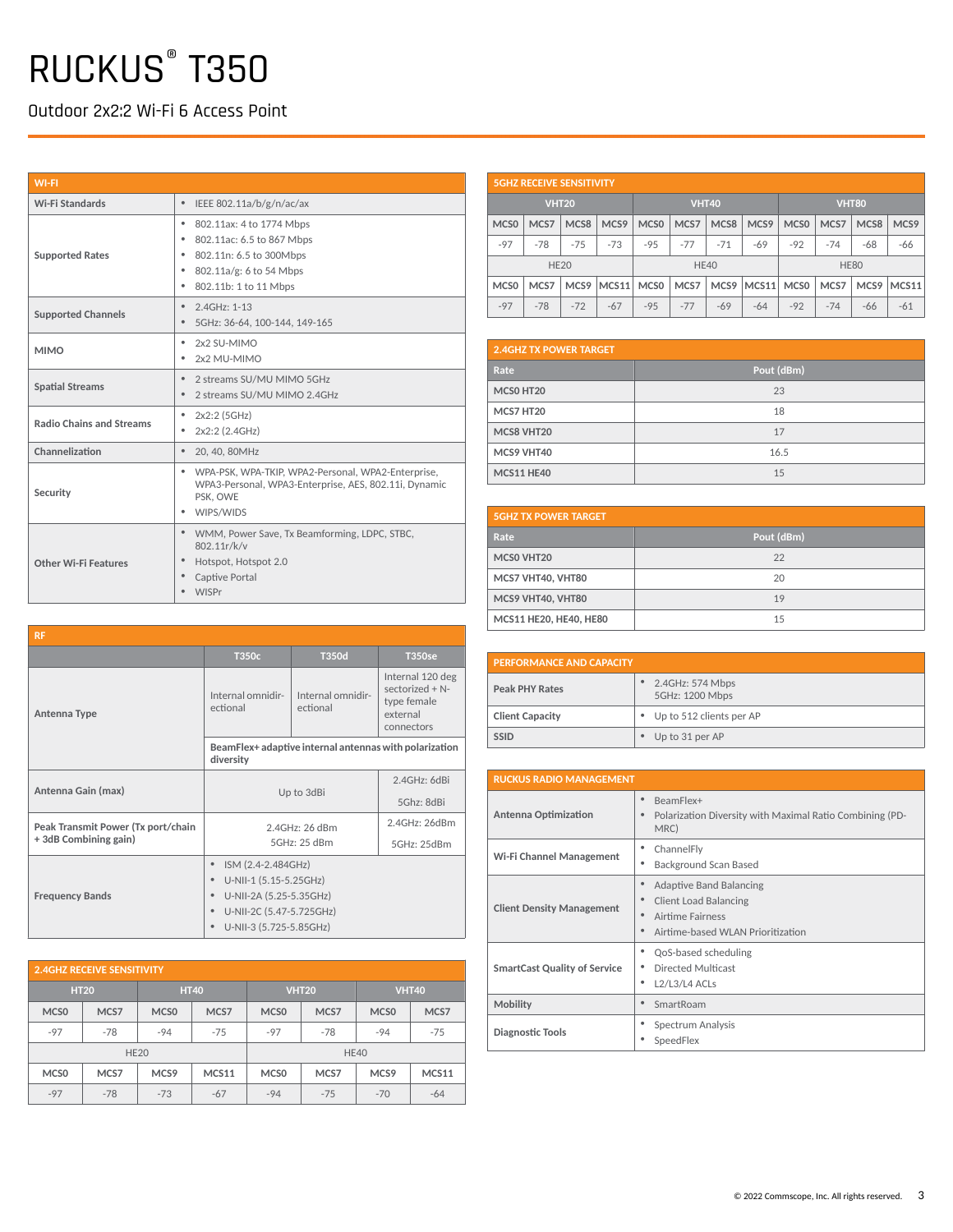Outdoor 2x2:2 Wi-Fi 6 Access Point

| <b>NETWORKING</b>                  |                                                                                                                                           |
|------------------------------------|-------------------------------------------------------------------------------------------------------------------------------------------|
| <b>Controller Platform Support</b> | SmartZone<br>۰<br>ZoneDirector<br>٠<br>Unleashed<br>۰<br>$\bullet$<br>Cloud<br>Standalone<br>$\bullet$                                    |
| Mesh                               | SmartMesh <sup>™</sup> wireless meshing technology. Self-healing<br>٠<br>Mesh                                                             |
| IP                                 | IPv4, IPv6<br>۰                                                                                                                           |
| <b>VLAN</b>                        | 802.1Q (1 per BSSID or dynamic per use based on RADIUS)<br>٠<br><b>VLAN Pooling</b><br>٠<br>Port-based<br>٠                               |
| 802.1x                             | Authenticator & Supplicant<br>۰                                                                                                           |
| Tunnel                             | L2TP, GRE, soft-GRE<br>٠                                                                                                                  |
| <b>Policy Management Tools</b>     | Application Recognition and Control<br>$\bullet$<br>Access Control Lists<br>$\bullet$<br>Device Fingerprinting<br>۰<br>Rate Limiting<br>٠ |
| <b>IoT</b>                         | T350d: Integrated BLE and Zigbee (1 radio, switchable)<br>۰                                                                               |

| <b>PHYSICAL INTERFACES.</b> |       |                                               |               |  |  |  |
|-----------------------------|-------|-----------------------------------------------|---------------|--|--|--|
|                             | T350c | <b>T350d</b>                                  | <b>T350se</b> |  |  |  |
| <b>Fthernet</b>             |       | 1 x 1GbE port, RJ-45 PoE In - 802.3at Class 4 |               |  |  |  |
| <b>USB</b>                  |       | 1 USB 2.0 port, Type A                        |               |  |  |  |
| DC Power                    |       | 12V DC Terminal Block (7V - 20V)              |               |  |  |  |

| PHYSICAL CHARACTERISTICS     |                                                                                                            |                                                                                                                            |                                                                                                                                  |  |  |
|------------------------------|------------------------------------------------------------------------------------------------------------|----------------------------------------------------------------------------------------------------------------------------|----------------------------------------------------------------------------------------------------------------------------------|--|--|
|                              | T350 <sub>c</sub>                                                                                          | <b>T350d</b>                                                                                                               | <b>T350se</b>                                                                                                                    |  |  |
| <b>Physical Size</b>         | 162.3 mm<br>(W) x 194.9<br>mm (L) x 80.9<br>mm(H)<br>6.38 in $(W)$ x<br>7.67 in $(L)$ x<br>$3.19$ in $(H)$ | ٠<br>162.3 mm<br>(W) x 213.7<br>mm (L) x 80.9<br>mm(H)<br>6.38 in (W) x<br>$\bullet$<br>$8.41$ in (L) x<br>$3.19$ in $(H)$ | $\bullet$<br>209.1 mm<br>$(W) \times 261.7$<br>$mm(L)$ x<br>102.5 mm (H)<br>• $8.23$ in (W) x<br>10.30 in (L) x<br>4.04 in $(H)$ |  |  |
| Weight (w/ included bracket) | 1.01kg (2.23lbs)                                                                                           | 1.07kg (2.36lbs)                                                                                                           | 2.2kg (4.85lbs)                                                                                                                  |  |  |
| <b>Ingress Protection</b>    | $IP-67$                                                                                                    |                                                                                                                            |                                                                                                                                  |  |  |
| Mounting                     | Pole Mount<br>Wall Mount<br>Flat Surface<br>Bracket included in the box                                    |                                                                                                                            |                                                                                                                                  |  |  |
| <b>Operating Temperature</b> | $-20^{\circ}$ C $-(4^{\circ}F)$ to<br>-40°C -(-40°F) to 65°C (149°F)<br>65°C (149°F)                       |                                                                                                                            |                                                                                                                                  |  |  |
| <b>Operating Humidity</b>    | Up to 95%, non-condensing                                                                                  |                                                                                                                            |                                                                                                                                  |  |  |
| <b>Wind Survivability</b>    | Up to 266km/h (165 mph)                                                                                    |                                                                                                                            |                                                                                                                                  |  |  |
| Altitude                     | Up to 3,048m (10,000 ft), functional operation                                                             |                                                                                                                            |                                                                                                                                  |  |  |

| POWER <sup>2</sup>      |                                            |                                                       |              |               |  |  |
|-------------------------|--------------------------------------------|-------------------------------------------------------|--------------|---------------|--|--|
|                         |                                            | T350c                                                 | <b>T350d</b> | <b>T350se</b> |  |  |
| Power Mode              | <b>System Configuration</b>                | <b>Max Power Consumption (includes)</b><br>USB power) |              |               |  |  |
| 802.3at (PoE) - Class 4 | <b>Full Functionality</b>                  | 13.24W                                                | 17.57W       | 21.3W         |  |  |
| 802.3af (PoE) - Class 3 | <b>USB Disabled</b><br><b>IoT Disabled</b> | 11.42W                                                | 12.94W       | 12.81W        |  |  |
| Idle (PoE)              |                                            | 7.68W                                                 | 7.78W        | 8.68W         |  |  |
| DC - max power          | <b>Full Functionality</b>                  |                                                       | 16.32W       | 19.34W        |  |  |
| DC - idle               |                                            |                                                       | 6.78W        | 7.92W         |  |  |

| <b>CERTIFICATIONS AND COMPLIANCE</b> |                                                                                                                                                                                                                                                                                                                                                            |  |  |  |
|--------------------------------------|------------------------------------------------------------------------------------------------------------------------------------------------------------------------------------------------------------------------------------------------------------------------------------------------------------------------------------------------------------|--|--|--|
| Wi-Fi Alliance <sup>3</sup>          | • Wi-Fi CERTIFIED <sup><math>m</math></sup> a, b, g, n, ac<br>Wi-Fi CFRTIFIFD™ 6<br>● WPA3 <sup>™</sup> - Enterprise, Personal<br>Wi-Fi Enhanced Open <sup>™</sup><br>Wi-Fi Agile Multiband™<br>Wi-Fi Optimized Connectivity <sup>™</sup><br>Wi-Fi Vantage™<br><b>WMM</b> <sup>®</sup><br>Passpoint                                                        |  |  |  |
| Standards Compliance <sup>4</sup>    | IEC/EN/UL 62368-1 & IEC/EN 60950-1 Safety<br>FCC 15B, RSS-Gen, EN 301 489-1/17<br>FN 61000-3-x Emissions<br>EN 61000-4-2/3/5 Immunity<br>٠<br>EN 60601-1-2 Medical<br>EN 50121-1/4 Railway EMC<br>٠<br>IEC 61373 Railway Shock & Vibration<br>UL 2043 Plenum<br>٠<br>EN 62311 Human Safety/RF Exposure<br><b>WEEE &amp; RoHS</b><br>ISTA 2A Transportation |  |  |  |

| <b>SOFTWARE AND SERVICES</b>   |                                                    |
|--------------------------------|----------------------------------------------------|
| <b>Location Based Services</b> | SPoT                                               |
| <b>Network Analytics</b>       | SmartCell Insight (SCI)<br><b>RUCKUS Analytics</b> |
| <b>Security and Policy</b>     | Cloudpath                                          |

| <b>MODEL FEATURE DIFFERENCES</b> |                                                                |                 |            |                 |
|----------------------------------|----------------------------------------------------------------|-----------------|------------|-----------------|
| Model                            | Antenna                                                        | Low Temp        | <b>USB</b> | <b>DC Power</b> |
| T350c                            | Internal omni                                                  | $-20^{\circ}$ C | N          | N               |
| T350d                            | Internal omni                                                  | $-40^{\circ}$ C | ν          |                 |
| <b>T350se</b>                    | Internal sector<br>$(120^\circ)$ + External<br>antenna capable | $-40^{\circ}$ C |            |                 |

 $2$  Max power varies by country setting, band, and MCS rate.

 $3$  For complete list of WFA certifications, please see Wi-Fi Alliance website.

 $^4$  For current certification status, please see price list.